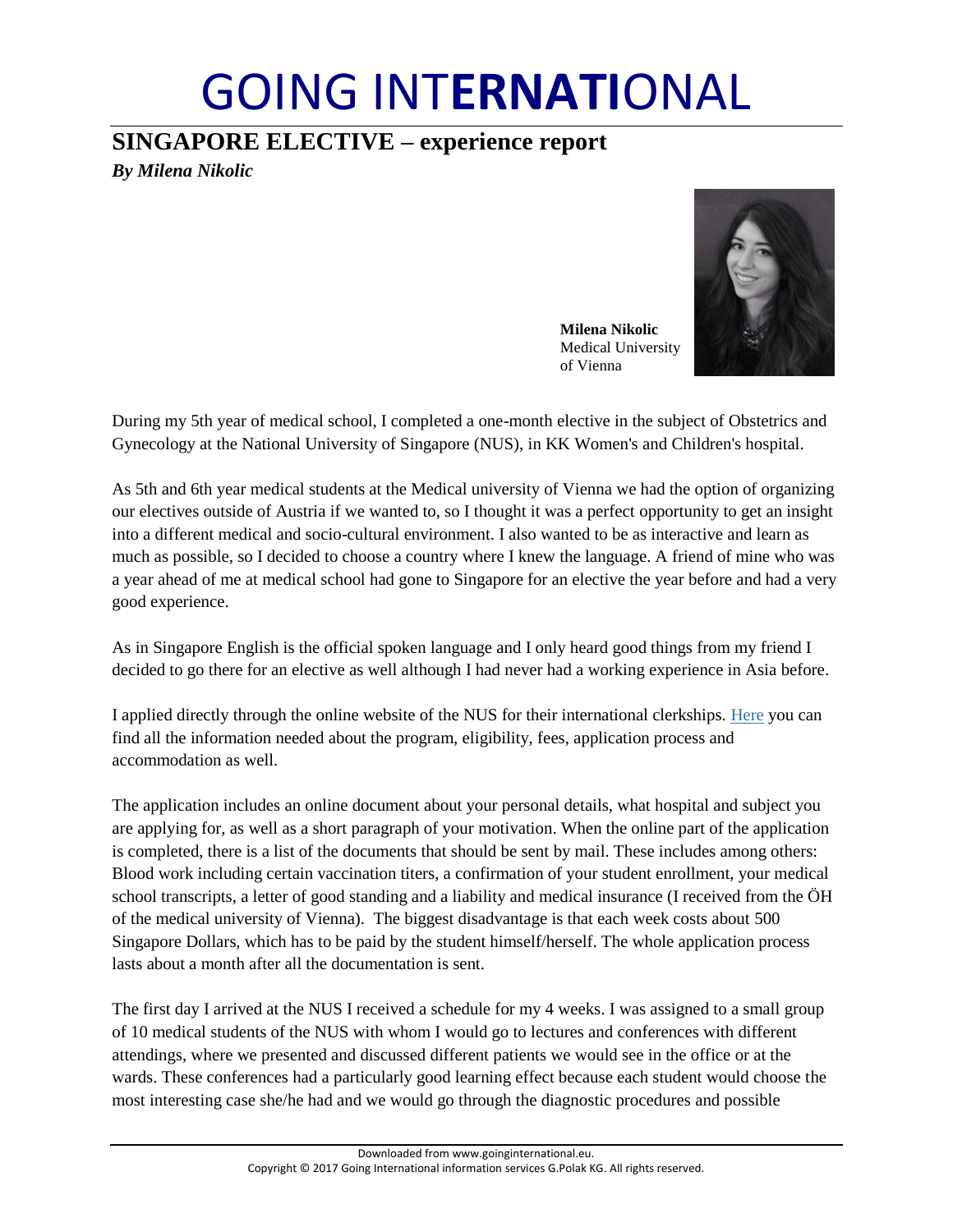diagnosis and therapy options. During the day I would switch between the obstetrical wards, where I had the chance to deliver with only the midwives and manage labour, the gynecological wards, where I would round with the attendings on the patients, the OR where I had the chance to assist in multiple gynecological and obstetrical surgeries and the office where I shadowed the attendings during their patient encounters. During my usual day I would arrive at the hospital around 8 am and be done mostly by 4 pm. Overall I was very satisfied with my elective. The house staff including the attendings, residents and nurse staff were very helpful and open to all questions. The medical students were also very welcoming and eager to meet all the foreigners. They were also nice enough to take me out to dinner a couple of times and show me the city of Singapore.

The KK women's and children's hospital is the biggest obstetrical and gynecological hospital in southeast Asia, so the amount and the variety of patients I saw was impressive. Also, the hospital was modern and very well equipped. You can find the official website of the hospital [here.](https://www.kkh.com.sg/Pages/Home.aspx)

During my one-month elective I rented a room in an apartment through Airbnb, because it was really close to the hospital and the most comfortable solution for me. The NUS offers a number of student dorms as well.

Outside of the hospital I had a lot of time to enjoy the city of Singapore. On one hand I found it more expensive than Vienna, but on the other there were many options for food at their famous "food quarters" that were more affordable.

A definite must see is the huge China town and the Singapore zoo that offers multiple tours and even a night safari, where all the night animals can be spotted. For all the shopping lovers Orchard road is full of high retail-brands and more common and affordable brands as well as multiple shopping malls that also offer a variety of stores. If you get the chance, I would recommend you to spend a night at the famous Marina bay sands, with a day at the infinity pool that has an amazing view of the skyscrapers - this is definitely a unique experience.

Prior to my travel I did a bit of research about the city and found this website helpful: [http://www.yoursingapore.com/de\\_de.html](http://www.yoursingapore.com/de_de.html) .

All together I had an amazing time getting to know a totally different culture and getting a first-hand insight into one of the world's leading hospitals in Obstetrics and gynecology and would definitely recommend it to anyone who has the chance to go.

## **Some facts on Singapore**

Singapore, officially the Republic of Singapore, and often referred to as the *Lion City* or the *Little Red Dot*, is a sovereign city-state in Southeast Asia, and the world's only island city-state. It lies one degree (137 km) north of the equator, south of the southernmost tip of continental Asia and Peninsular Malaysia. Singapore's territory consists of a diamond-shaped main island along with 62 other islets. Since independence, extensive land reclamation has increased its total size by 23% (130 km), and its greening policy has covered the densely populated island (5,610,000 inhabitants) with tropical flora, parks and gardens. The currency in Singapore is Singapore dollar (SGD).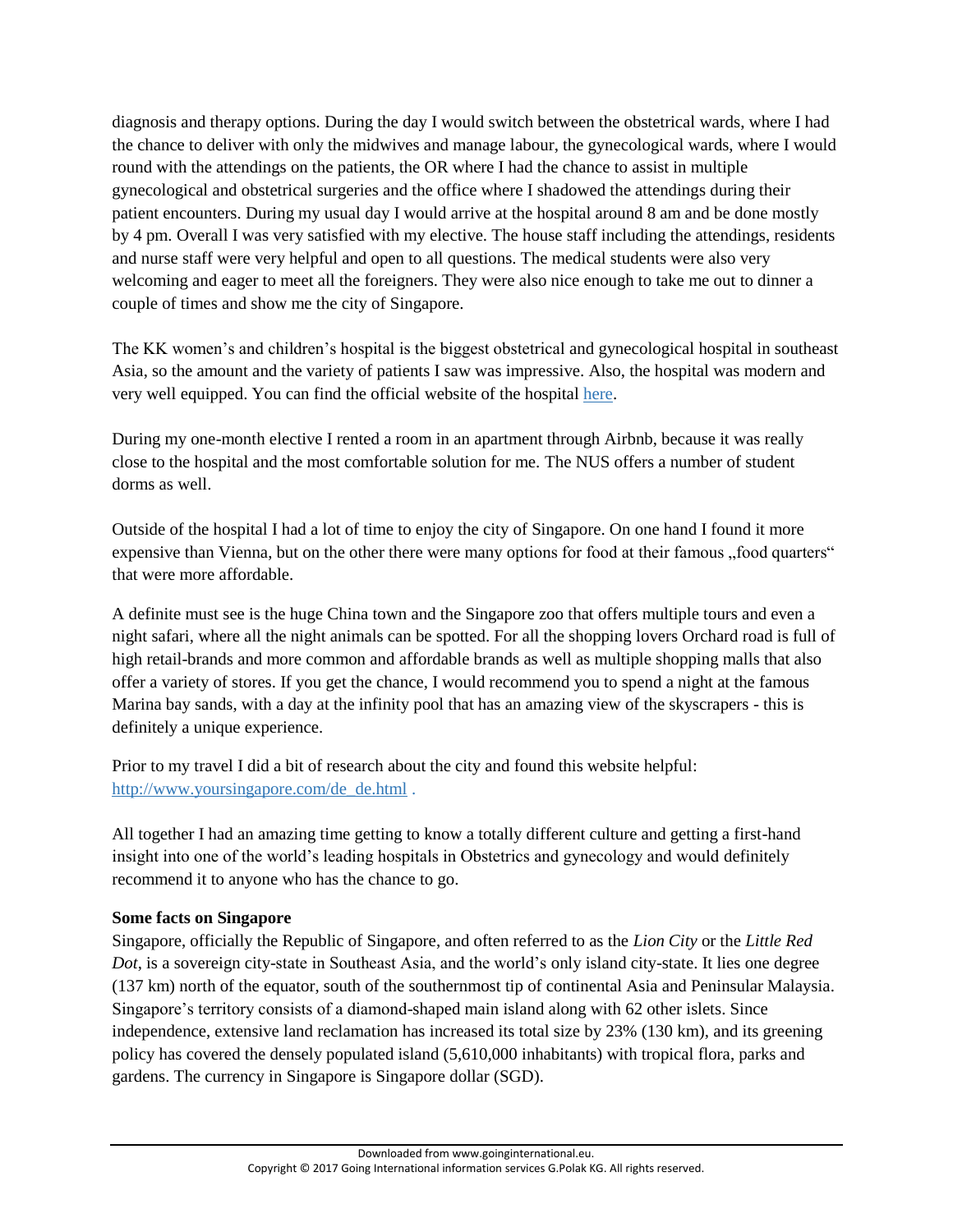## **Interesting Websites**

- [Website about tourism](http://www.visitsingapore.com/de_de.html) in Singapore
- [National University of Singapore \(NUS\)](http://www.nus.edu.sg/)
- [KK Women's and Children's hospital](https://www.kkh.com.sg/Pages/Home.aspx)
- [Clinical Elective Programme NUS](https://itumed.nus.edu.sg/scep/default.aspx)

### **Pictures**



Buddha Tooth Relic temple in China town, Milena Nikolic



Gardens by the bay, Melina Nikolic



KK Women's and Children's hospital, Milena Nikolic